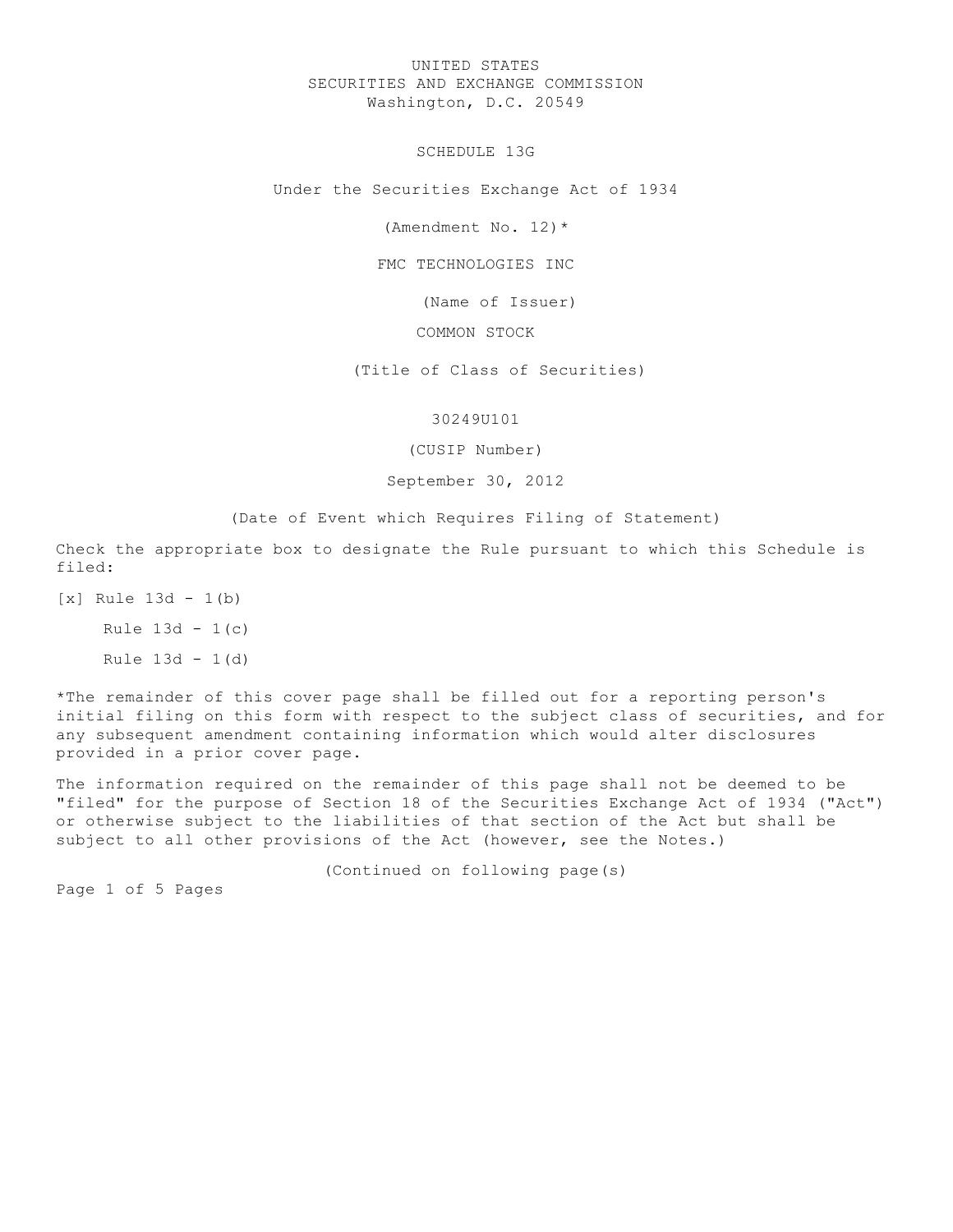CUSIP NO. 30249U101 13G Page 2 of 5 Pages 1 Name of Reporting Person S.S. or I.R.S. Identification No. of Above Person T. ROWE PRICE ASSOCIATES, INC. 52-0556948 2 Check the Appropriate Box if a Member of a Group\*  $(a)$ NOT APPLICABLE (b) 3 SEC Use Only  $\mathcal{L}_\text{max}$ 4 Citizenship or Place of Organization MARYLAND Number of 5 Sole Voting Power \*\* Shares 3,872,059 Beneficially 6 Shared Voting Power \*\* Owned By Each -0- Reporting 7 Sole Dispositive Power  $* *$ Person 14,727,487 With 8 Shared Dispositive Power  $-0-$ 9 Aggregate Amount Beneficially Owned by Each Reporting Person 14,727,487 10 Check Box if the Aggregate Amount in Row (9) Excludes Certain Shares\* NOT APPLICABLE 11 Percent of Class Represented by Amount in Row 9 6.1% 12 Type of Reporting Person\* IA \*SEE INSTRUCTION BEFORE FILLING OUT! \*\*Any shares reported in Items 5 and 6 are also reported in Item 7.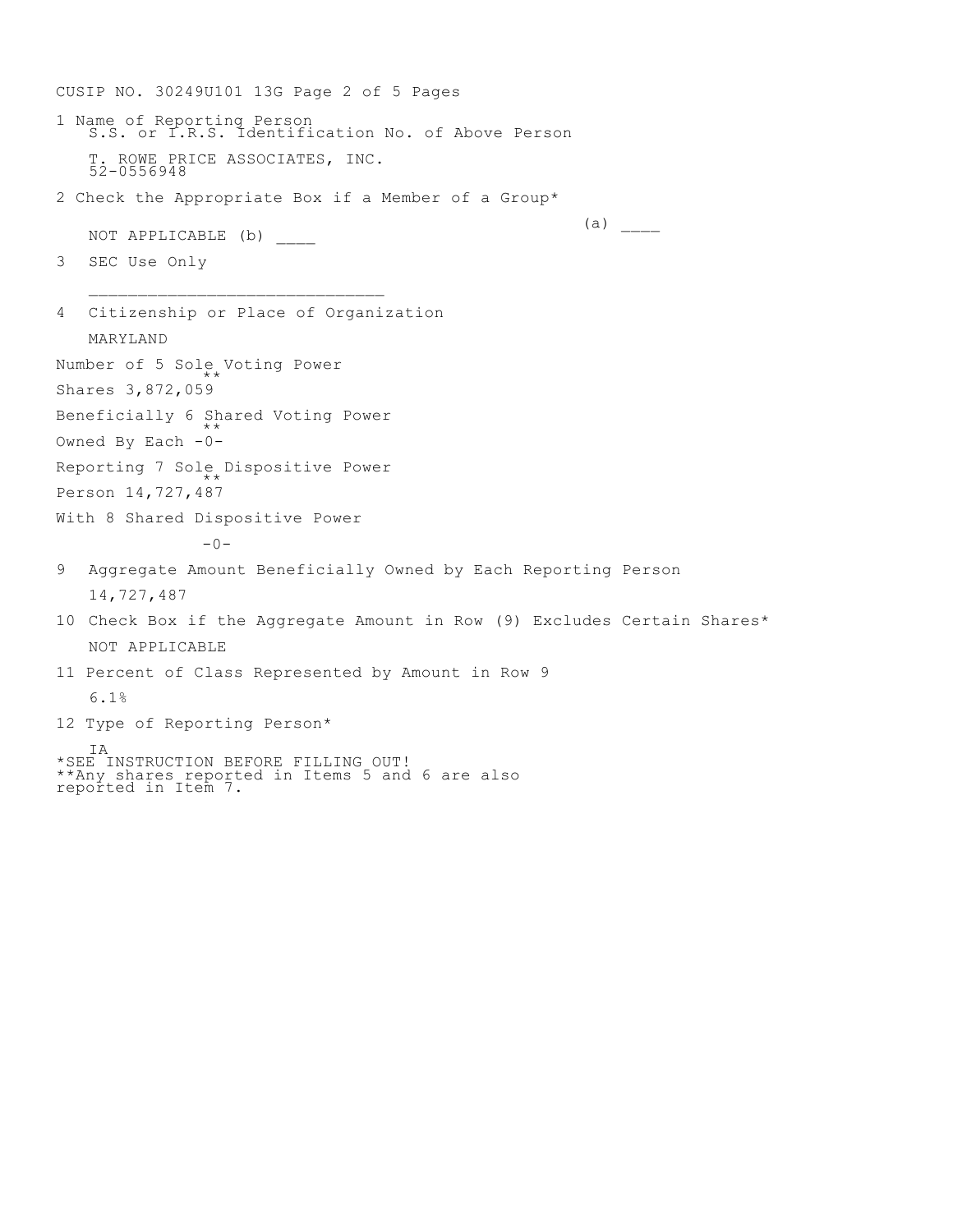SCHEDULE 13G PAGE 3 OF 5 Item 1(a) Name of Issuer: Reference is made to page 1 of this Schedule 13G Item 1(b) Address of Issuer's Principal Executive Offices: 1803 GEARS RD, HOUSTON, TX 77067 Item 2(a) Name of Person(s) Filing: (1) T. Rowe Price Associates, Inc. ("Price Associates")  $(2)$ \_\_\_\_\_ Attached as Exhibit A is a copy of an agreement between the Persons Filing (as specified hereinabove) that this Schedule 13G is being filed on behalf of each of them. Item 2(b) Address of Principal Business Office: 100 E. Pratt Street, Baltimore, Maryland 21202 Item 2(c) Citizenship or Place of Organization: (1) Maryland  $(2)$ Item 2(d) Title of Class of Securities: Reference is made to page 1 of this Schedule 13G Item 2(e) CUSIP Number: 30249U101 Item 3 The person filing this Schedule 13G is an: X Investment Adviser registered under Section 203 of the Investment Advisers Act of 1940 Investment Company registered under Section 8 of the Investment Company Act of 1940

Item 4 Reference is made to Items 5-11 on page 2 of this Schedule 13G.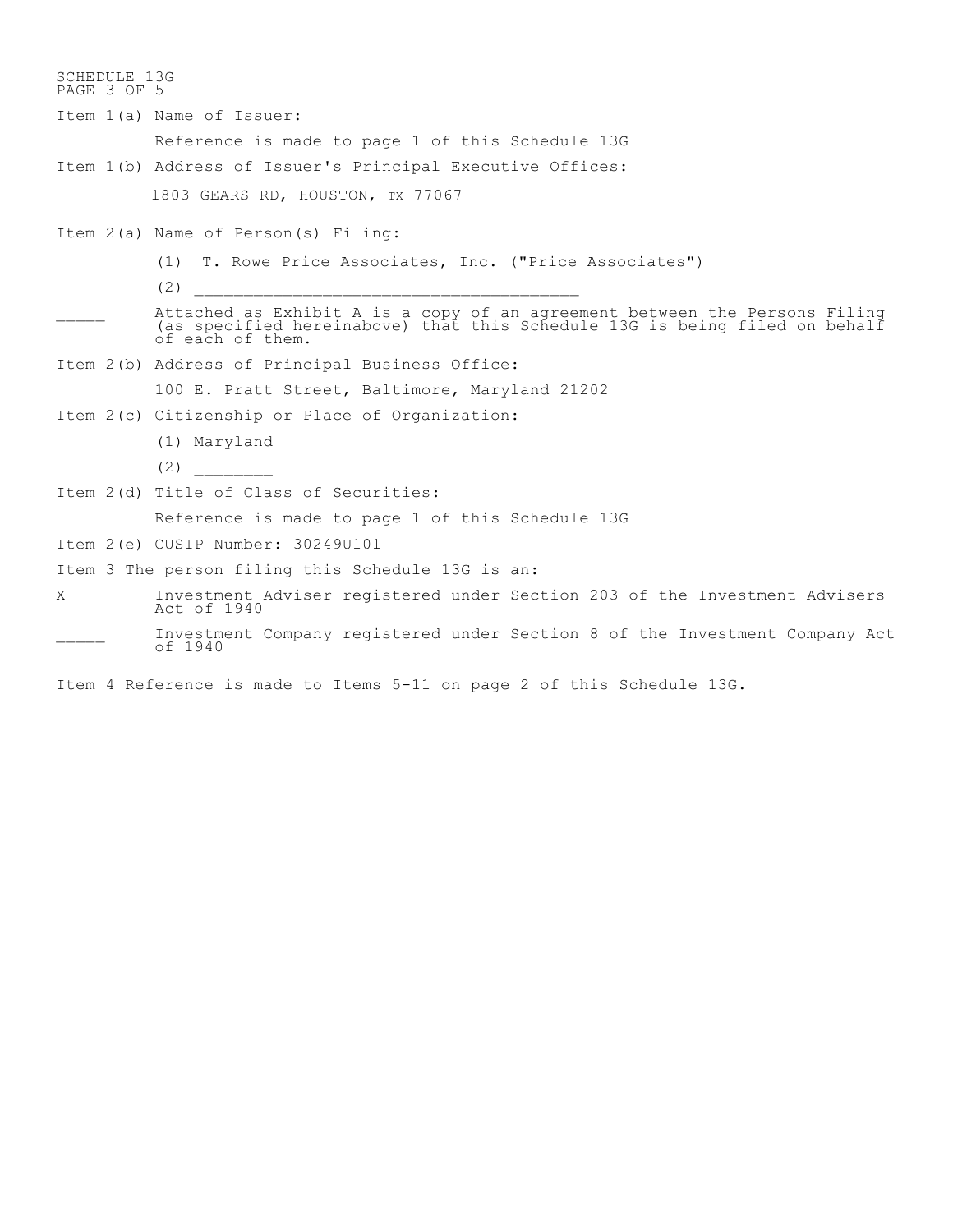#### SCHEDULE 13G PAGE 4 OF 5

- Item 5 Ownership of Five Percent or Less of a Class.
	- X Not Applicable.

This statement is being filed to report the fact that, as of the date of this report, the reporting person(s) has (have) ceased to be the beneficial owner of more than five percent of the class of securities.

Item 6 Ownership of More than Five Percent on Behalf of Another Person

(1) Price Associates does not serve as custodian of the assets of any of its clients; accordingly, in each instance only the client or the client's custodian or trustee bank has the right to receive dividends paid with respect to, and proceeds from the sale of, such securities.

The ultimate power to direct the receipt of dividends paid with respect to, and the proceeds from the sale of, such securities, is vested in the individual and institutional clients which Price Associates serves as investment adviser. Any and all discretionary authority which has been delegated to Price Associates may be revoked in whole or in part at any time.

Except as may be indicated if this is a joint filing with one of the registered investment companies sponsored by Price Associates which it also serves as investment adviser ("T. Rowe Price Funds"), not more than 5% of the class of such securities is owned by any one client subject to the investment advice of Price Associates.

- (2) With respect to securities owned by any one of the T. Rowe Price Funds, only State Street Bank and Trust Company, as custodian for each of such Funds, has the right to receive dividends paid with respect to, and proceeds from the sale of, such securities. No other person is known to have such right, except that the shareholders of each such Fund participate proportionately in any dividends and distributions so paid.
- Item 7 Identification and Classification of the Subsidiary Which Acquired the Security Being Reported on By the Parent Holding Company.

Not Applicable.

Item 8 Identification and Classification of Members of the Group.

Not Applicable.